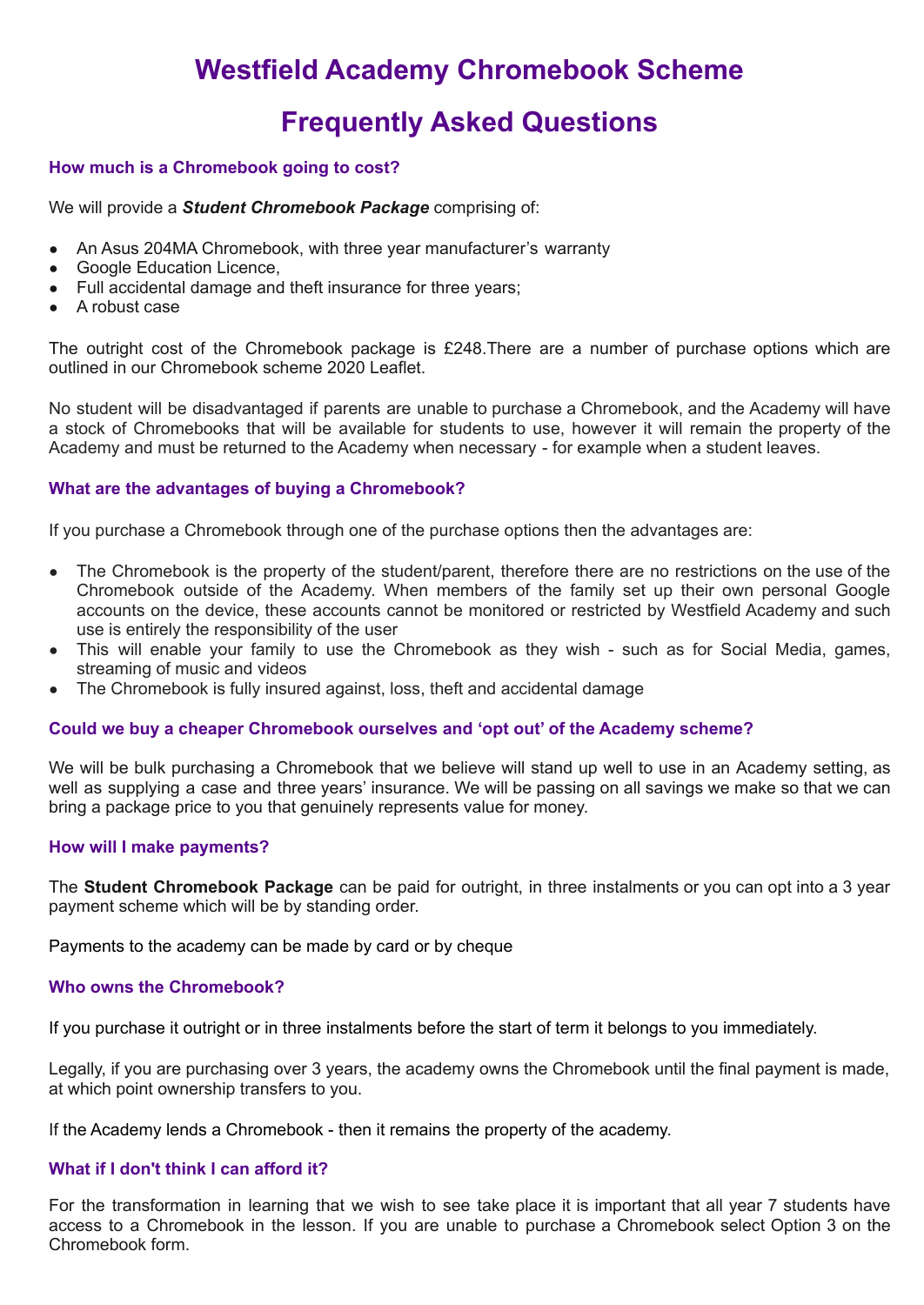# **When will the Chromebooks be issued to students?**

We will issue the Chromebooks to students at the start of term in September 2020.

## **What if my child already has a Chromebook?**

With the agreement of their parents, students who own a Chromebook already will be able to bring it into the Academy and have it connected to the Academy network as long as it has a battery life of at least 6 hours and will boot up in less than 30 seconds. Parents need to be aware that we will not be able to offer insurance or technical support for devices purchased outside our scheme.

## **My child already has a laptop, can they use that instead?**

The only devices we will use are Chromebooks - tablets and laptops will not be acceptable.

Why is this?

- Chromebooks are ideal for classroom situations.
- Chromebooks run for at least 6 hours from a single charge
- Chromebooks boot up in 8 seconds or less
- The only software used in all our lessons and for homework will be Google software
- Chromebooks have a keypad
- Chromebooks automatically update google chrome browser which is compatible with our wireless network

It is vital that we make sure that the computers in the classrooms of teachers do not take up important teaching and learning time because technical difficulties need to be resolved. Teachers are not technicians and it is the simplicity of the Chromebook, its long battery life and the very rapid boot up time that have brought us to this choice of device. The computers then become 'invisible' in the classroom and the teaching and learning remains the focus throughout.

## **My child already has an IPad/Android Tablet can they use that instead?**

No. These are not fully compatible with the Google Apps and Chrome add-ons that we will be using for teaching and learning.

## **Can Parents have different models of Chromebook to choose from?**

In order to achieve the economies of scale with a manufacturer which make this scheme most affordable, we can't offer a more diverse choice, as the numbers taking up each option would be too low.

#### **Is the battery good enough? How will charging work?**

Chromebooks have a battery life of 6 plus hours. This varies depending on what the Chromebook is being used for (e.g. web browsing is very different to using Youtube). As long as students charge the Chromebook overnight, it will last all day.

#### **Can my child put their own content onto the Chromebook (music, video, apps)?**

Where you have bought the Chromebook your child should treat the Chromebook as their own. A big part of the success of this scheme will rely on students valuing the Chromebook as part of their wider life and therefore taking care of it, charging it and bringing it into the Academy every day. Storage space is provided via the Google domain that the Academy provides and will be unlimited so students can store unlimited movies, music etc. and still have ample space for Academy-provided apps and content.

# **How do I connect the Chromebook to the internet in my house?**

Chromebooks use wireless to connect to a network, so you will need WiFi at home to use the Chromebook on the internet there. If you have WiFi, your network security key can be added to the Chromebook before logon. If you don't have WiFi at home, the Chromebook will still work for many things (most apps, reading eBooks, etc.) but things like email and web browsing won't be accessible until the Chromebook is back within the Academy network.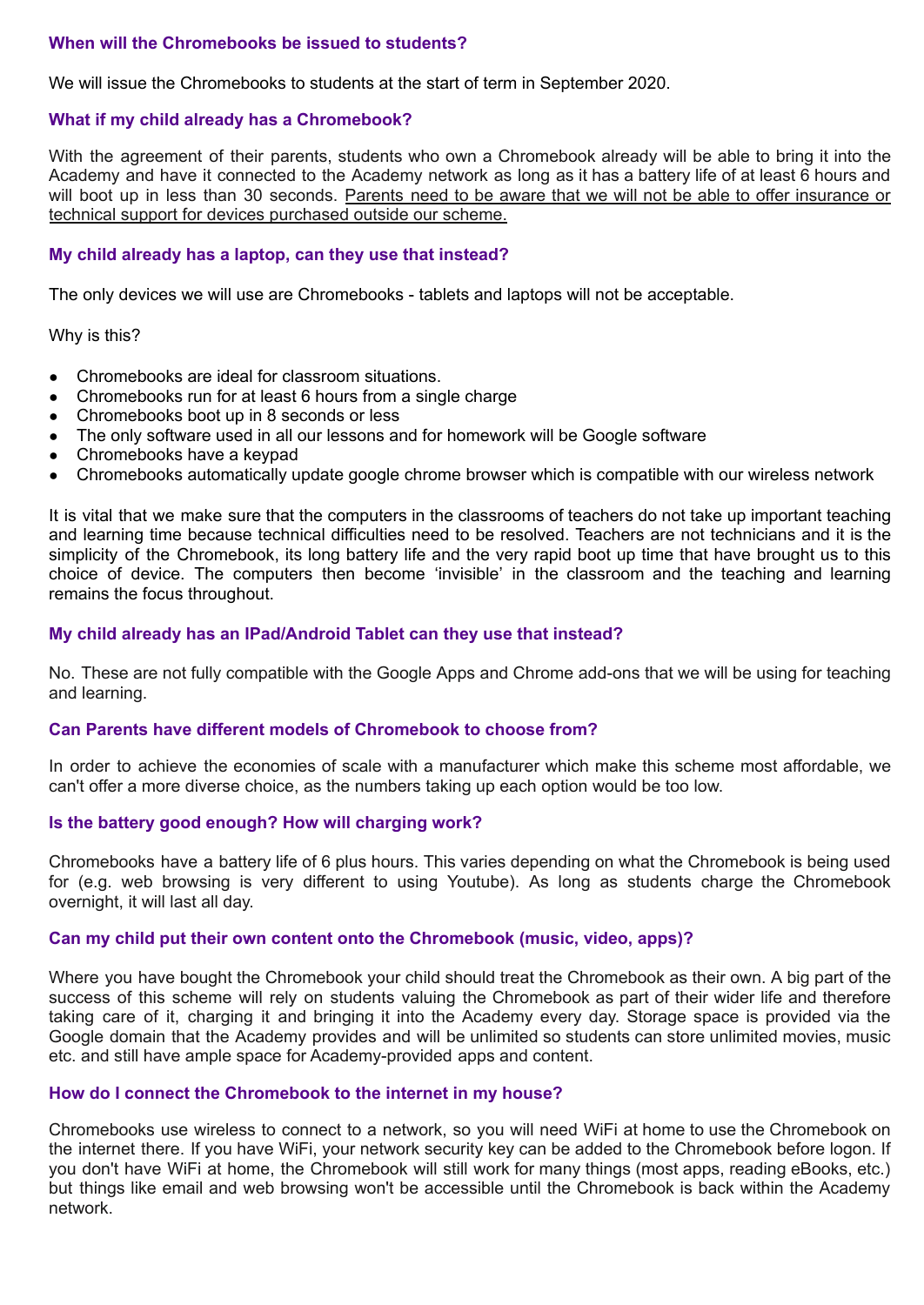#### **What happens if the Chromebook is lost, stolen or damaged?**

All the Chromebooks supplied or loaned by the Academy will have a three year accidental damage and theft insurance. If a Chromebook is reported lost or stolen it is important that it is reported to the ITSupport team as soon as possible. The ITSupport team can track devices within the Academy and can remotely disable a Chromebook, rendering it unusable and unfit for resale.

### **What happens after three years?**

Providing the Chromebook has been well looked after we expect them to have a lifespan long enough to see your child through to 16. **After the three year period, the Chromebook will NOT be covered by our insurance scheme - you may wish to consider having the Chromebook covered by your home insurance. Any repairs or replacements that are needed after the three years will incur a cost.**

### **What technical support with there be for students?**

The Academy IT Support Service will be able to help resolve many technical issues but one of the major advantages of the Chromebook is that it rarely goes wrong. Students will be shown how to use their Chromebooks in IT lessons. We also have 'Chromebook Student leadership scheme', and our Chrome Leader Students will be trained to help others.

## **How are teachers being helped to maximise the potential of Chromebooks?**

We have run this scheme for several years now and teachers' expertise has been growing throughout this time through regular training events and shared professional learning. Every student already works with Google Apps, Google Classroom and associated cloud storage and our first term of Computing lessons is dedicated to teaching students how to work effectively across all subjects using Google Apps. We will be continuing to focus on the use of Chromebooks in the regular staff training that the Academy runs.

Chromebooks may not be used in every lesson. Students will still need to write effectively in exercise books, however they will enable teachers to deliver lessons differently and in a way that we believe will improve learning.

#### **How will the Chromebook be backed up?**

The Chromebook is always backed up, our students have unlimited storage space in the Google Cloud. This is already set up and associated with their Westfield Academy email address.

#### **Are there any Chromebook guides available?**

Yes, there's a lot of (free) guidance out there. This link is a good place to start:

#### *http://www.chromestory.com/chromebook-user-guide/*

We will make sure all of our students receive the teaching input to get them up and running with their new Chromebooks when they are issued and we will provide an online course they can access from home to develop their expertise. During their Computing lessons there will be some Chromebook skills development.

#### **How will inappropriate use of the Chromebook at Academy be dealt with?**

Students and parents will be required to sign up to a 'Chromebook User Agreement' which sets out some simple rules to make things go smoothly. Where students make the wrong choices over use of the Chromebooks the Academy will implement their behaviour management policy.

#### **What is the Academy doing to reduce eSafety problems with the Chromebooks?**

We already operate an internet and email filtering policy which we will extend to Chromebooks. This will apply when a student is logged on to the Chromebook through their Westfield Academy account. If additional accounts are set up on the Chromebook - then the filtering WILL NOT apply.

All students receive regular teaching on the importance of e -safety.